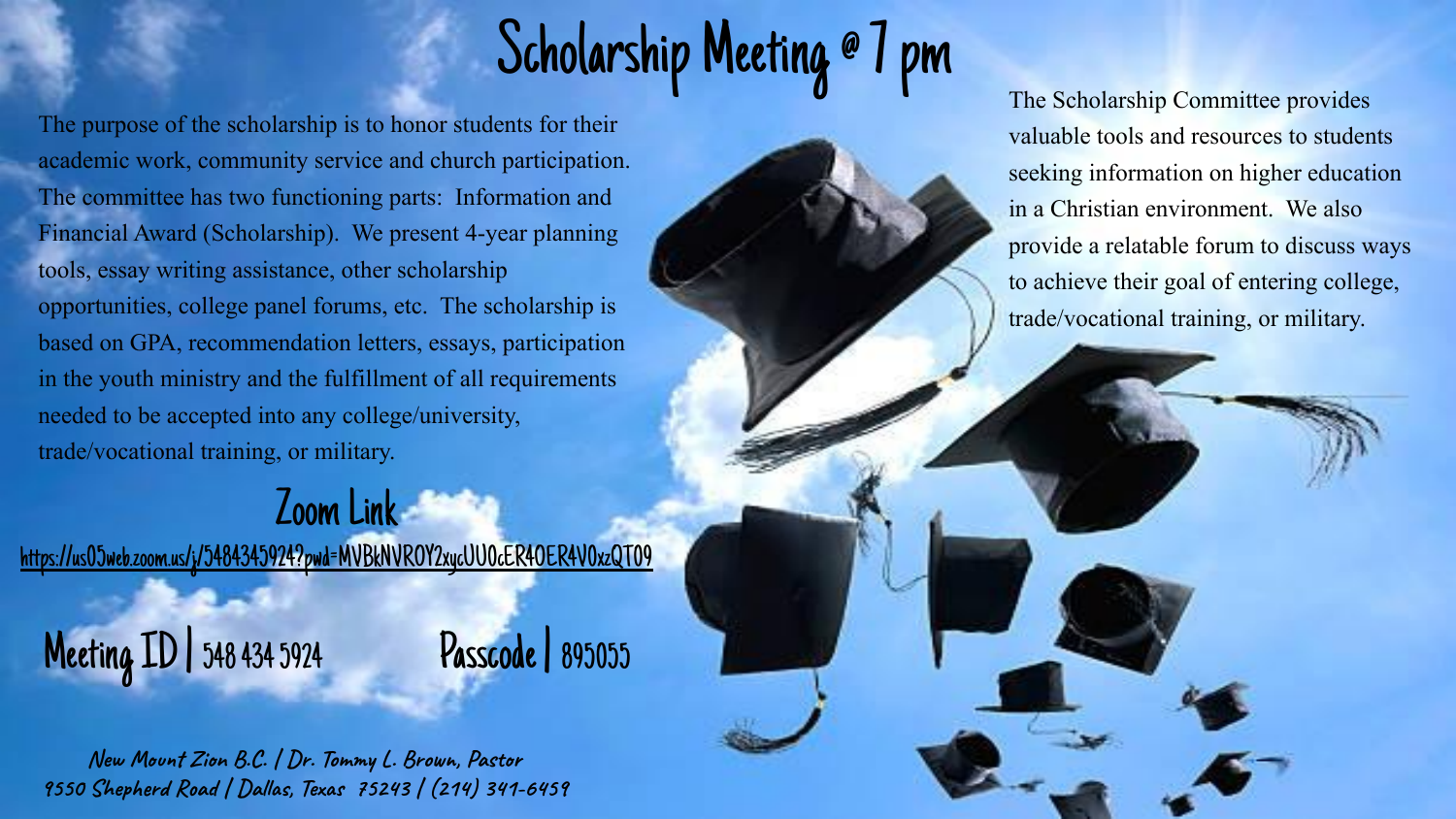## High School Seniors' Graduation Ceremonies

Please click on the link to view the High School Seniors' [Graduation](https://www.google.com/url?q=https://docs.google.com/document/d/1_zQWEmTTZzVtbYZFPR701AEHUmUA4qINwaLcW4XpuSQ/view?usp%3Dsharing&sa=D&source=editors&ust=1653053917028012&usg=AOvVaw1utG8x4uwpvYBLCBpOGwu5) [Ceremonies](https://www.google.com/url?q=https://docs.google.com/document/d/1_zQWEmTTZzVtbYZFPR701AEHUmUA4qINwaLcW4XpuSQ/view?usp%3Dsharing&sa=D&source=editors&ust=1653053917028297&usg=AOvVaw3AWUqWotFUZuhfPtKjPXDd).

**New Mount Zion B.C. | Dr. Tommy L. Brown, Pastor 9550 Shepherd Road | Dallas, Texas 75243 | (214) 341-6459**